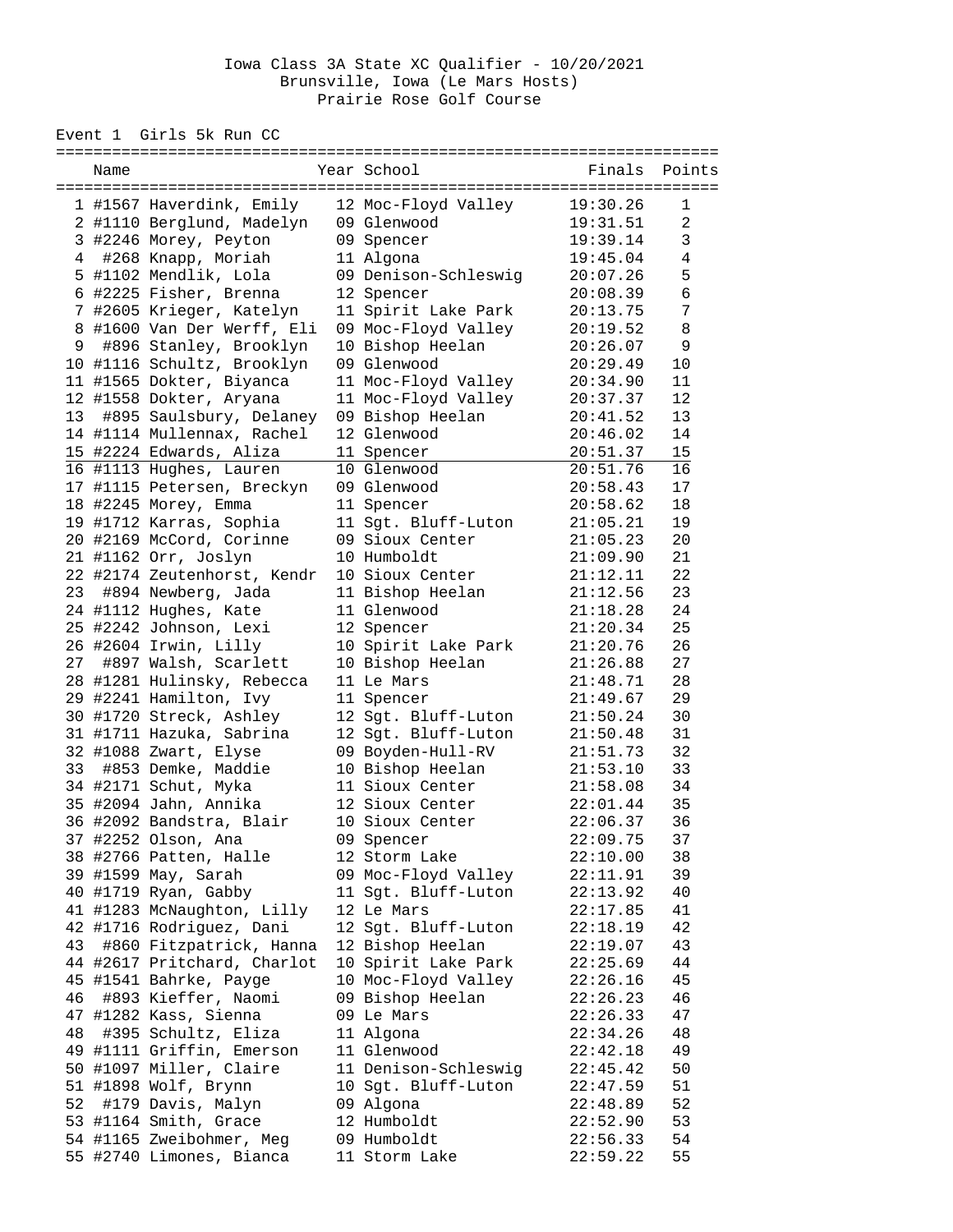|    | 56 #2170 Romero, Mya        | 10 Sioux Center      | 23:13.90 | 56 |
|----|-----------------------------|----------------------|----------|----|
| 57 | #245 Helmers, Brooklyn      | 11 Algona            | 23:16.52 | 57 |
|    | 58 #1163 Peyton, Kinzie     | 12 Humboldt          | 23:25.58 | 58 |
|    | 59 #1158 Lee, Reagan        | 10 Humboldt          | 23:27.69 | 59 |
|    | 60 #2173 Zeutenhorst, Janae | 12 Sioux Center      | 23:32.98 | 60 |
|    | 61 #1098 Bahnsen, Emily     | 09 Denison-Schleswig | 23:37.29 | 61 |
|    | 62 #1080 Boender, Aubree    | 09 Boyden-Hull-RV    | 23:39.27 | 62 |
|    | 63 #1702 Brester, Ella      | 12 Sgt. Bluff-Luton  | 23:47.50 | 63 |
|    | 64 #1153 Harris, Sophia     | 10 Humboldt          | 24:06.38 | 64 |
|    | 65 #1086 Munoz, Angie       | 12 Boyden-Hull-RV    | 24:07.34 | 65 |
|    | 66 #1082 Clarey, Alexa      | 09 Boyden-Hull-RV    | 24:08.30 | 66 |
|    | 67 #1278 Britt, Kylee       | 11 Le Mars           | 24:10.53 | 67 |
|    | 68 #2579 Hartzell, Anna     | 10 Spirit Lake Park  | 24:16.39 | 68 |
|    | 69 #2669 Cortes, Nelly      | 10 Storm Lake        | 24:25.85 | 69 |
|    | 70 #1566 Fernstrum, Kennedy | 09 Moc-Floyd Valley  | 24:26.26 | 70 |
|    | 71 #2759 Mills, Miranda     | 10 Storm Lake        | 24:29.66 | 71 |
| 72 | #175 Casey, Allison         | 11 Algona            | 24:35.69 | 72 |
|    | 73 #1087 Post, Naomi        | 11 Boyden-Hull-RV    | 24:39.98 | 73 |
|    | 74 #1280 Hamerlinck, Kendal | 09 Le Mars           | 24:43.40 | 74 |
|    | 75 #1084 Kelderman, Ashtyn  | 10 Boyden-Hull-RV    | 24:52.97 | 75 |
|    | 76 #1100 Barajas, Juliana   | 12 Denison-Schleswig | 25:23.67 | 76 |
|    | 77 #1101 Bower, Lauren      | 11 Denison-Schleswig | 25:32.58 | 77 |
| 78 | #323 Lohman, Allyssa        | 11 Algona            | 25:48.92 | 78 |
|    | 79 #1284 Tilberg, Abigail   | 11 Le Mars           | 25:49.40 | 79 |
|    | 80 #1096 Gutierrez, Abby    | 10 Denison-Schleswig | 25:50.34 | 80 |
|    | 81 #2327 Hackbarth, Cassi   | 09 Spirit Lake Park  | 26:13.45 | 81 |
|    | 82 #2784 Sievert, Morgan    | 12 Storm Lake        | 26:14.78 | 82 |
|    | 83 #1085 Moore, Allison     | 11 Boyden-Hull-RV    | 26:19.97 | 83 |
|    | 84 #1099 Iglesias, Jazmine  | 12 Denison-Schleswig | 26:32.98 | 84 |
|    | 85 #2328 Hackbarth, Emma    | 12 Spirit Lake Park  | 26:40.83 | 85 |
|    | 86 #1279 Ciaffa, Alyssa     | 09 Le Mars           | 26:41.01 | 86 |
|    | 87 #2631 Slater, Abi        | 10 Spirit Lake Park  | 26:45.91 | 87 |
| 88 | #279 Lawson, Ella           | 11 Algona            | 27:03.06 | 88 |
|    | 89 #2782 Sahr, Grace        | 12 Storm Lake        | 27:24.21 | 89 |
|    | 90 #2838 Youngstedt, Riley  | 12 Storm Lake        | 28:18.20 | 90 |

| Team Scores |  |
|-------------|--|
|-------------|--|

|  | Rank Team                 | Total | $\sim$ 1       | 2  | 3  | $\overline{4}$ | 5  | $*6$ | $*7$ | $*R$ | $*$ 9 |
|--|---------------------------|-------|----------------|----|----|----------------|----|------|------|------|-------|
|  |                           |       |                |    |    |                |    |      |      |      |       |
|  | 1 Glenwood                | 59    | $\overline{2}$ | 10 | 14 | 16             | 17 | 24   | 49   |      |       |
|  | Total Time:<br>1:42:37.21 |       |                |    |    |                |    |      |      |      |       |
|  | 20:31.45<br>Average:      |       |                |    |    |                |    |      |      |      |       |
|  | 2 Spencer                 | 67    | $\overline{3}$ | 6  | 15 | 18             | 25 | 29   | 37   |      |       |
|  | Total Time: 1:42:57.86    |       |                |    |    |                |    |      |      |      |       |
|  | 20:35.58<br>Average:      |       |                |    |    |                |    |      |      |      |       |
|  | 3 Moc-Floyd Valley        | 71    | $\mathbf{1}$   | 8  | 11 | 12             | 39 | 45   | 70   |      |       |
|  | Total Time: 1:43:13.96    |       |                |    |    |                |    |      |      |      |       |
|  | 20:38.80<br>Average:      |       |                |    |    |                |    |      |      |      |       |
|  | 4 Bishop Heelan           | 105   | 9              | 13 | 23 | 27             | 33 | 43   | 46   |      |       |
|  | Total Time: 1:45:40.13    |       |                |    |    |                |    |      |      |      |       |
|  | 21:08.03<br>Average:      |       |                |    |    |                |    |      |      |      |       |
|  | 5 Sioux Center            | 147   | 20             | 22 | 34 | 35             | 36 | 56   | 60   |      |       |
|  | Total Time: 1:48:23.23    |       |                |    |    |                |    |      |      |      |       |
|  | 21:40.65<br>Average:      |       |                |    |    |                |    |      |      |      |       |
|  | 6 Sergeant Bluff-Luton    | 162   | 19             | 30 | 31 | 40             | 42 | 51   | 63   |      |       |
|  | Total Time: 1:49:18.04    |       |                |    |    |                |    |      |      |      |       |
|  | 21:51.61<br>Average:      |       |                |    |    |                |    |      |      |      |       |
|  | 7 Spirit Lake Park        | 226   | 7              | 26 | 44 | 68             | 81 | 85   | 87   |      |       |
|  | Total Time:<br>1:54:30.04 |       |                |    |    |                |    |      |      |      |       |
|  | 22:54.01<br>Average:      |       |                |    |    |                |    |      |      |      |       |
|  | 8 Algona                  | 233   | 4              | 48 | 52 | 57             | 72 | 78   | 88   |      |       |
|  |                           |       |                |    |    |                |    |      |      |      |       |
|  | Total Time: 1:53:00.40    |       |                |    |    |                |    |      |      |      |       |